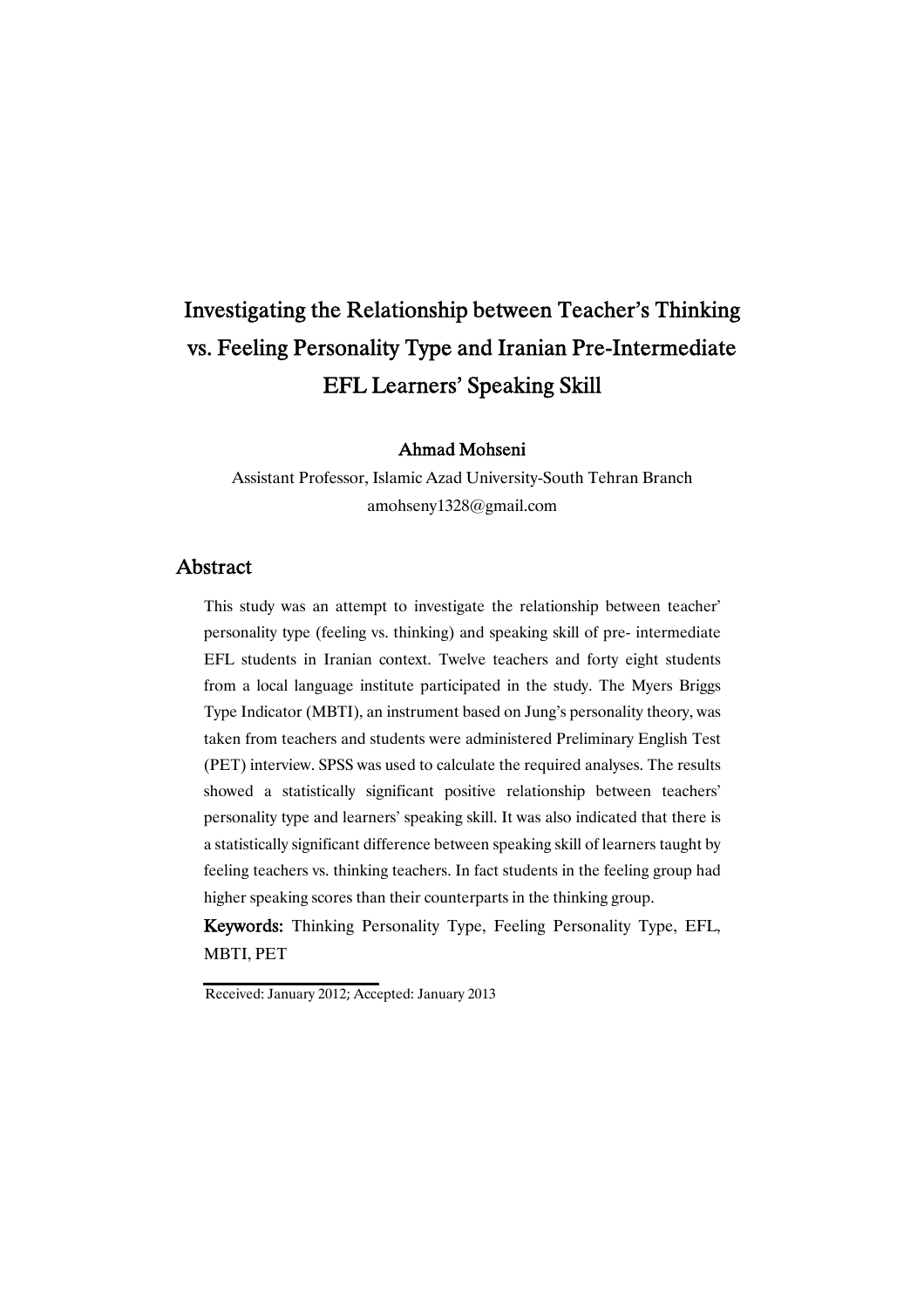# 1. Introduction

This study is investigating the effect of teachers' thinking vs. feeling personality type which relates to the third dimension of Myers-Briggs Type Indicator (MBTI) on speaking skill of EFL learners. MBTI is used worldwide today as a psychological aid kit in any fields that has to do with human beings, and teaching is not an exception; it even gets more prominent because the process of language learning is long-term, and teachers need to know how to behave with students in order to motivate them or sustain their motivation.

MBTI is a personality type questionnaire based on Jung's theory of psychological types. He believed there are patterns in people's personality preferences which are of three types, each with two dimensions. The first is about energy source, we can be extraverts or introverts (whether we get our energy from the outer world or the inner world), the second is about how people take in information, we can be sensors or intuitive (whether we use our five senses to take in information or our intuition), and the third is about how decisions are made (based on logic or personal values), we can be thinkers or feelers. Later, an American mother and daughter (Myers-Briggs) added another dimension which is about how individuals choose their lifestyle, we can be judgers or perceivers [whether we follow a plan or go with the flow] (Albritton & Pearman, 1997). What is worth mentioning is that no preference is better than another and it is just about which one an individual feels more comfortable with. Also, human behavior is quite complex and it can be unpredictable sometimes. Lawrence believes each type is a distinctive dynamic organization of mental energy in which these dimensions relate to (1993). There are a lot of other factors involved that have to be taken into consideration.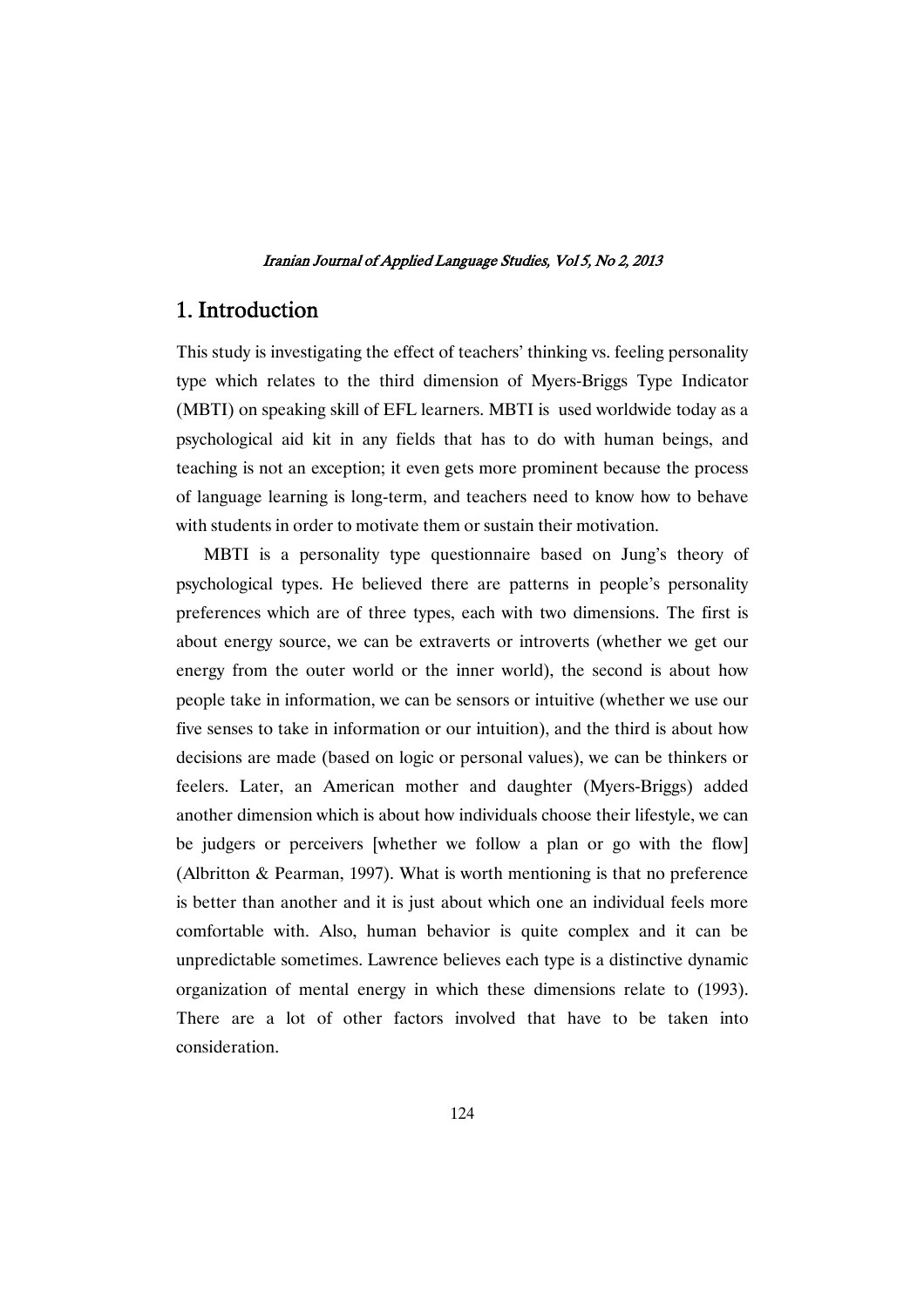# 2. Problem and Purpose

It is a long-held belief that thinking people decide better and more logically than feeling people. But does this ring true in a language classroom as well? How are students affected by decisions a thinking or a feeling teacher makes?

Learners' whole personalities are involved in leaning a language. They experience different feelings of fear, anxiety or uncertainty in the process (Keshavarz, Kiani, Rakhshani, & Sepehri, 2013). Brown believes "language is so pervasive a phenomenon in our humanity that it cannot be separated from the larger whole-from the whole persons that live and breathe and think and feel" (2007, p. 154). So unlike what many people think, learning is an emotional experience that includes every aspect of human behavior. According to Harmer (2007), teachers can have a dramatic effect on students' feelings; students are more likely to stay motivated over a period of time if the teacher cares about them. As a result, teachers need to know how to make decisions and what consequences their decisions might have on students. Good teacher decisions lead to students' motivation and bad teacher decisions can yield opposite results. Thinking teacher types make their decisions based on logic; they do a cause and effect analysis whereas feeling types make decisions based on personal values. The effect of their decisions on people around them matters. How students are affected by teachers' decisions, and which teacher type is superior is what this study is concerned about.

# 3. Research Questions

The following questions were addressed in the present study: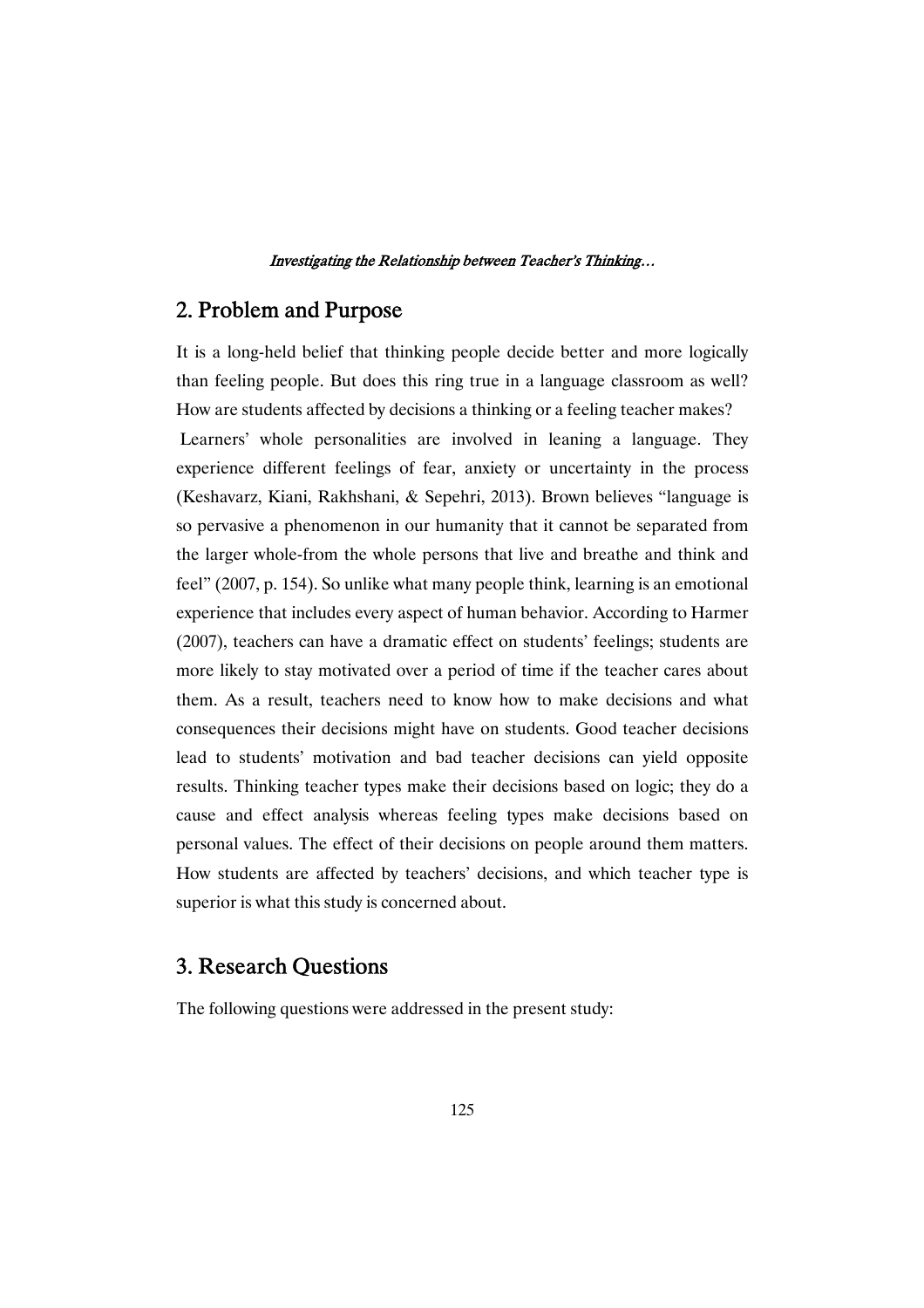- Q1. Is there any statistically significant relationship between teachers' personality type (thinking and feeling) and speaking skill of Iranian preintermediate EFL learners?
- Q2. Is there any statistically significant difference between speaking performance of Iranian pre-intermediate EFL learners taught by teachers with thinking and feeling personality types?

# 4. Method

### 4.1. Participants

There were 12 teachers of PI4 (which is the last term of Pre-Intermediate level in English after that students were supposed to take Cambridge's PET mock exam) from Hermes institute of science and technology in Tehran (this institute was chosen because of its various branches and most importantly because they cooperated in this research). Twelve teachers were chosen, because it is the maximum number of PI4 classes the institute can often have in a specific term. The sampling was generally purposeful because the teachers for this specific level were chosen by the institute itself. They were all females aged from 25 to 35, holding B.A. or M.A. degrees in English language (TEFL, Translation Studies, and Literature). And there were 48 EFL Pre-Intermediate students (two pairs of students or four students as the average number in a PET course in the same institute from the twelve intact classes); the sampling was non-random, as all and only PI4 students of the institute were chosen who were all females aged from 14 to 60. Forty one of them were high school students, two of them were university students and seven were housewives.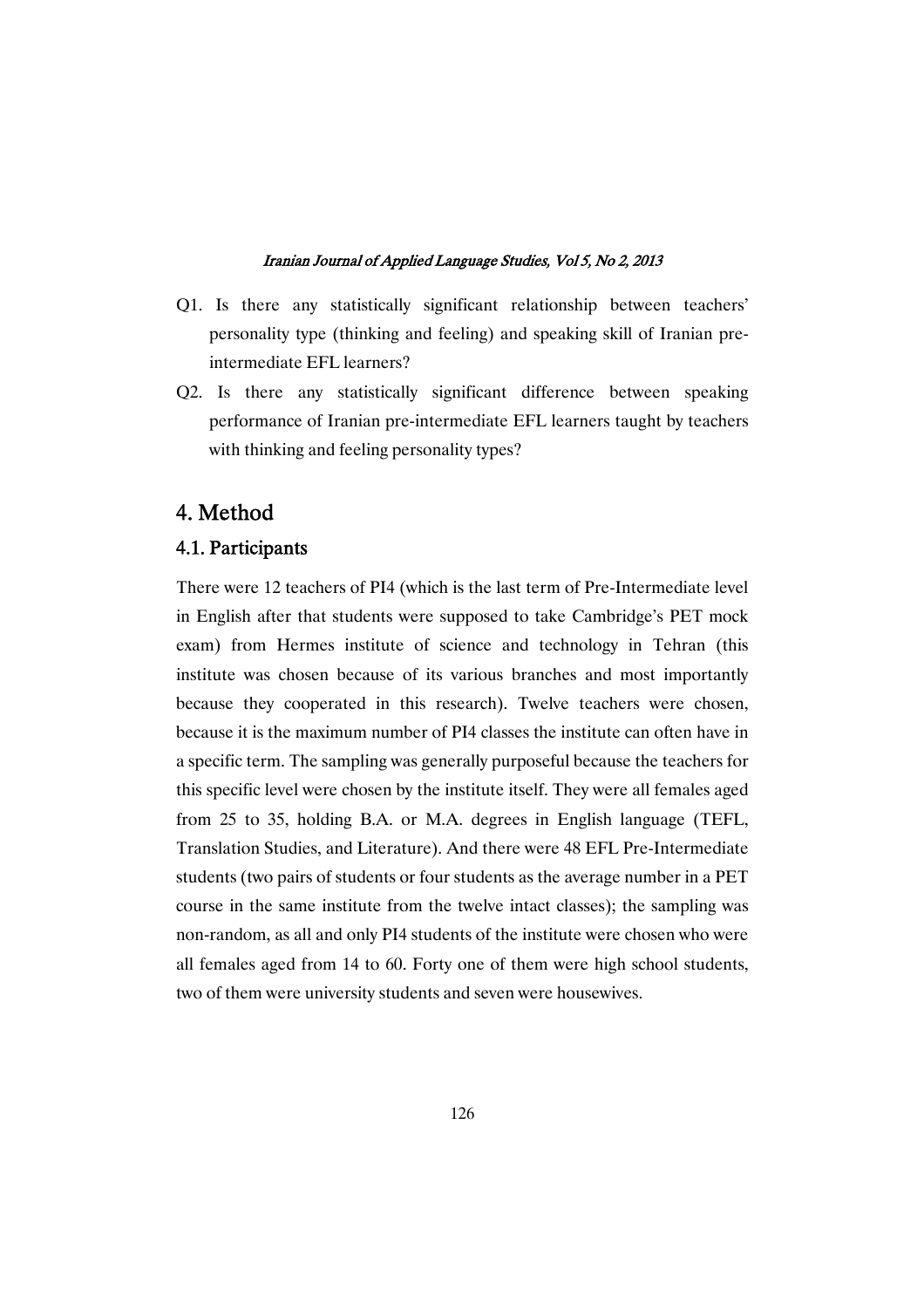### 4.2. Instruments

The following instruments were used in this study:

An MBTI inventory test taken from www.iranzehn.com site which had an 80 statement self-report inventory containing four scales, each corresponding to a personality preference in Jung's and Myers Briggs' theory of psychological types allowing respondents to rate themselves on a 3-point scale from "This is not my type at all" to "This is absolutely me" (this test was for measuring the personality type of the 12 teachers as part of the participants in this study). The last was PET interview test, which was administered to measure speaking

skill of students (as the other part of participants in this study) at Pre-Intermediate level of English.

### 4.3. Design

This is a quantitative research in which the correlation or the relationship between two variables (pre-intermediate Iranian EFL learners' speaking skill and teacher's thinking vs. feeling personality type) is analyzed. Point biserial correlation was used to estimate the correlation coefficient of the two variables, because one of them is interval (speaking scores), and the other is a genuine dichotomous variable on a nominal scale (feeling or thinking personality type of teacher). Also, independent sample t-test was used to compare the means in speaking scores of the two groups to see which was significantly different from the other.

### 4.4. Procedure

Teachers took the MBTI inventory online which lasted about 15 minutes. They did MBTI in their mother tongue (Persian), because complete comprehension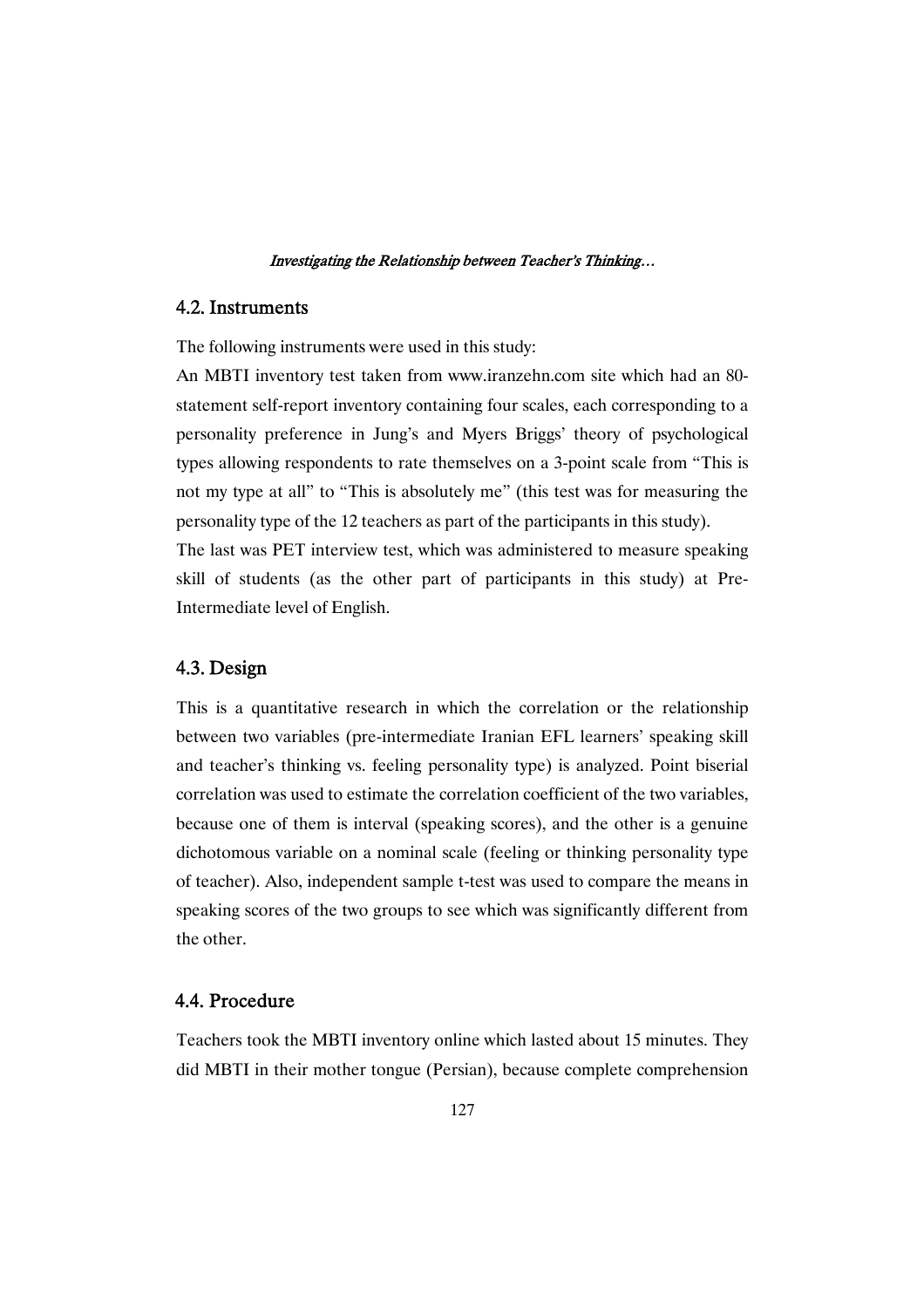of the test items, as well as giving honest answers to the questions was of great importance. Then they were given their personality type which was a four letter code such as INFJ corresponding to their personality preferences (extravert/introvert, sensor/intuitive, thinker/feeler, judger/perceiver) as well as a percentage on each of the four scales, so it got specified what their third dimension of personality preference was (thinking vs. feeling) which was needed for this research. The numbers of feeling and thinking teachers were equal by chance (six feeling teachers, and six thinking ones), then all the students from the selected thinking and feeling type teachers' classes were chosen.

Students took the mock PET interview and final exam (the book which prepared students for the mock PET interview and final exam was book 3 of Touchstone consisting of 12 units which students finish in four terms, at the end of PI4 or the last term they take the mock interview and final exam that is like the real PET examination of Cambridge University for Pre-Intermediate level of English). Only scores of PET speaking test were collected. The interview was conducted in classroom environment and students took it in pairs for about ten to twelve minutes before their final mock PET exam. It consisted of four parts:

- a. First, each candidate interacted with the interlocutor and answered some questions asking for personal information for about two to three minutes.
- b. Second, candidates interacted with each other on a simulated situation which was based on a visual stimulus for about two to three minutes.
- c. Third, each one of the candidates talked for up to one minute about a photo on a related topic, this part generally lasted about three minutes.
- d. Finally candidates together had extended discussion on the topic of part three or the photographs. This part lasted for about three minutes as well.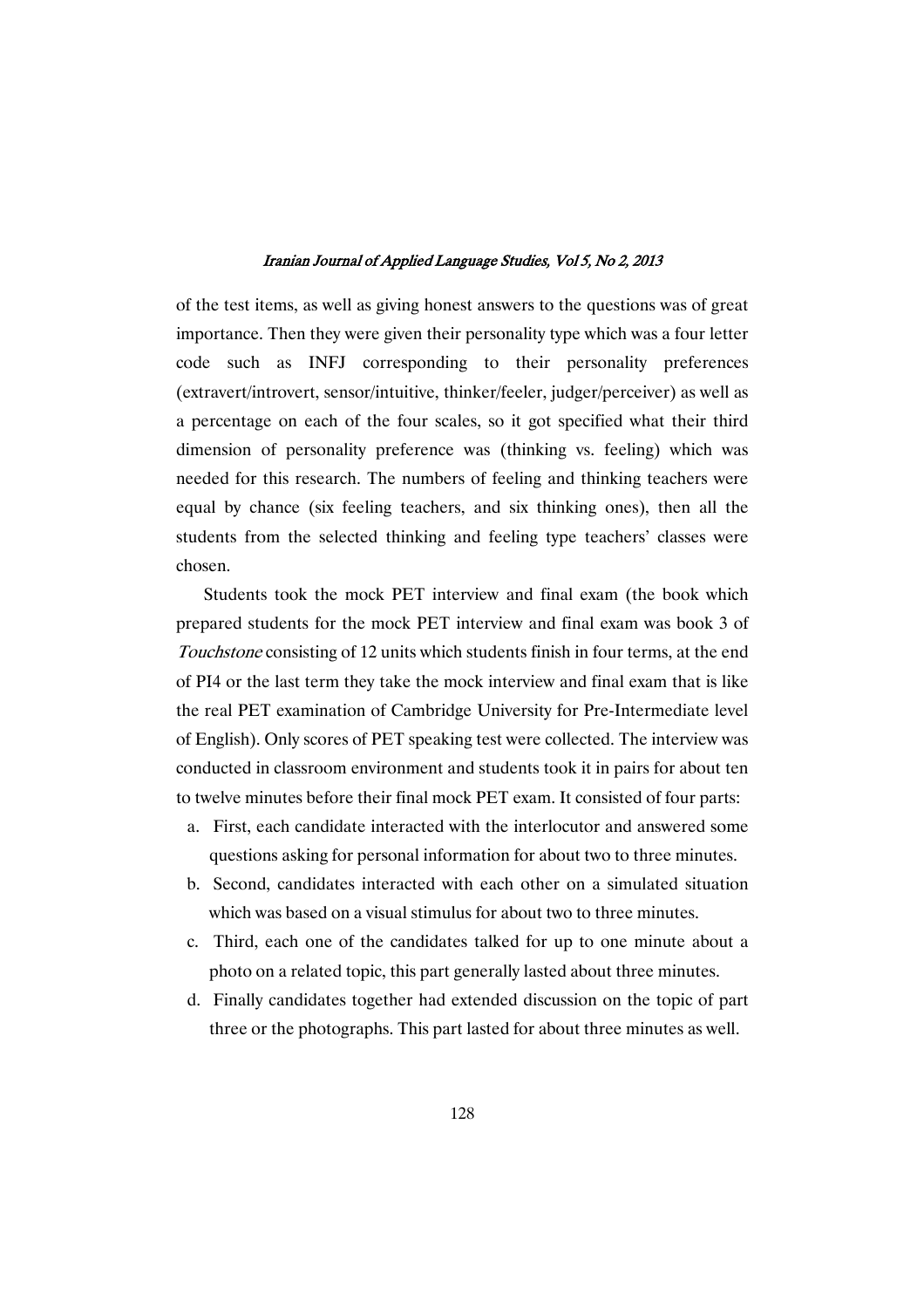There were five criteria for speaking scores on vocabulary and grammar, discourse management, pronunciation, interactive communication and global achievement. The interlocutor scored for global achievement but the evaluator (who just listened and didn't get involved in the interview) gave marks to other parts. The band for each criterion was out of 5, the overall mark of the interview was 25. It was also tape recorded. It is worth mentioning that for results to have more reliability a third party or another rater (a second evaluator) listened to the recordings and gave second speaking scores.

# 5. Results and Data Analyses

### 5.1. Testing the Null Hypothesis Number One

The first null hypothesis of the current study proposed that "there is not any statistically significant relationship between teachers' personality type (thinking and feeling) and speaking skill of Pre-Intermediate Iranian EFL learners". In order to analyze the data to test null hypothesis one, Point biserial correlation was run. The results of Pointbiserial correlation in Table 1 show that a significant positive correlation was observed between personality type (thinking and feeling) and speaking scores of Iranian Pre-Intermediate EFL learners with ( $r=0.40$ ,  $p=0.00$ ,  $p<0.05$ ) in which the p value, .000 was less than that of the selected significance level for this study, .05, and the degree of correlation, .40 exceeded the critical values of correlation, .27 with 48 degrees of freedom; consequently, the first null hypothesis of this study is strongly rejected, and we can say confidently that there is a statistically significant positive relationship between teacher's personality type (thinking and feeling) and speaking skill of Iranian Pre-Intermediate EFL learners.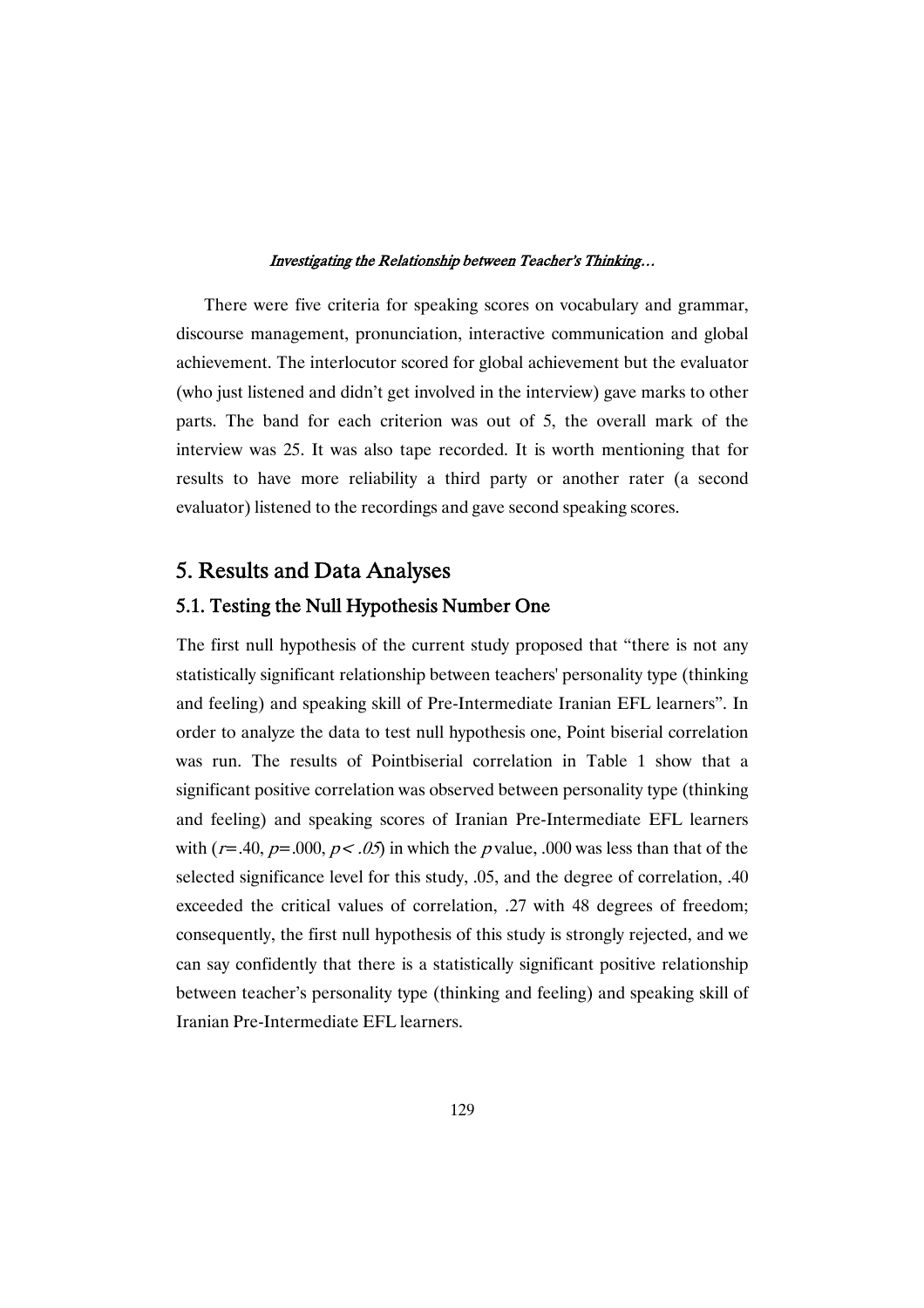Iranian Journal of Applied Language Studies, Vol 5, No 2, 2013

| Table 1. Correlation between Teacher's Personality Type and Speaking Score |                            |           |  |  |  |  |
|----------------------------------------------------------------------------|----------------------------|-----------|--|--|--|--|
| Speaking score                                                             |                            |           |  |  |  |  |
| Personality type                                                           | Point biserial correlation | $.405***$ |  |  |  |  |
|                                                                            | $Sig. (2-tailed)$          | .004      |  |  |  |  |
|                                                                            | N                          | 48        |  |  |  |  |

This relationship between teachers' personality type and speaking scores of Iranian Pre-Intermediate EFL learners is demonstrated in Figure 1 below. The figure illustrates that as the personality type increases (from  $1$ =thinking G. to 2 = feeling G.) so do the speaking scores.



Figure 1. Scatter Plot of Correlation between Personality Type and Speaking Score

### 5.2. Testing the Null Hypothesis Number Two

The second null hypothesis of this study predicted that "there is not any statistically significant difference between speaking performance of Iranian Pre-Intermediate EFL learners who were taught by teachers with thinking and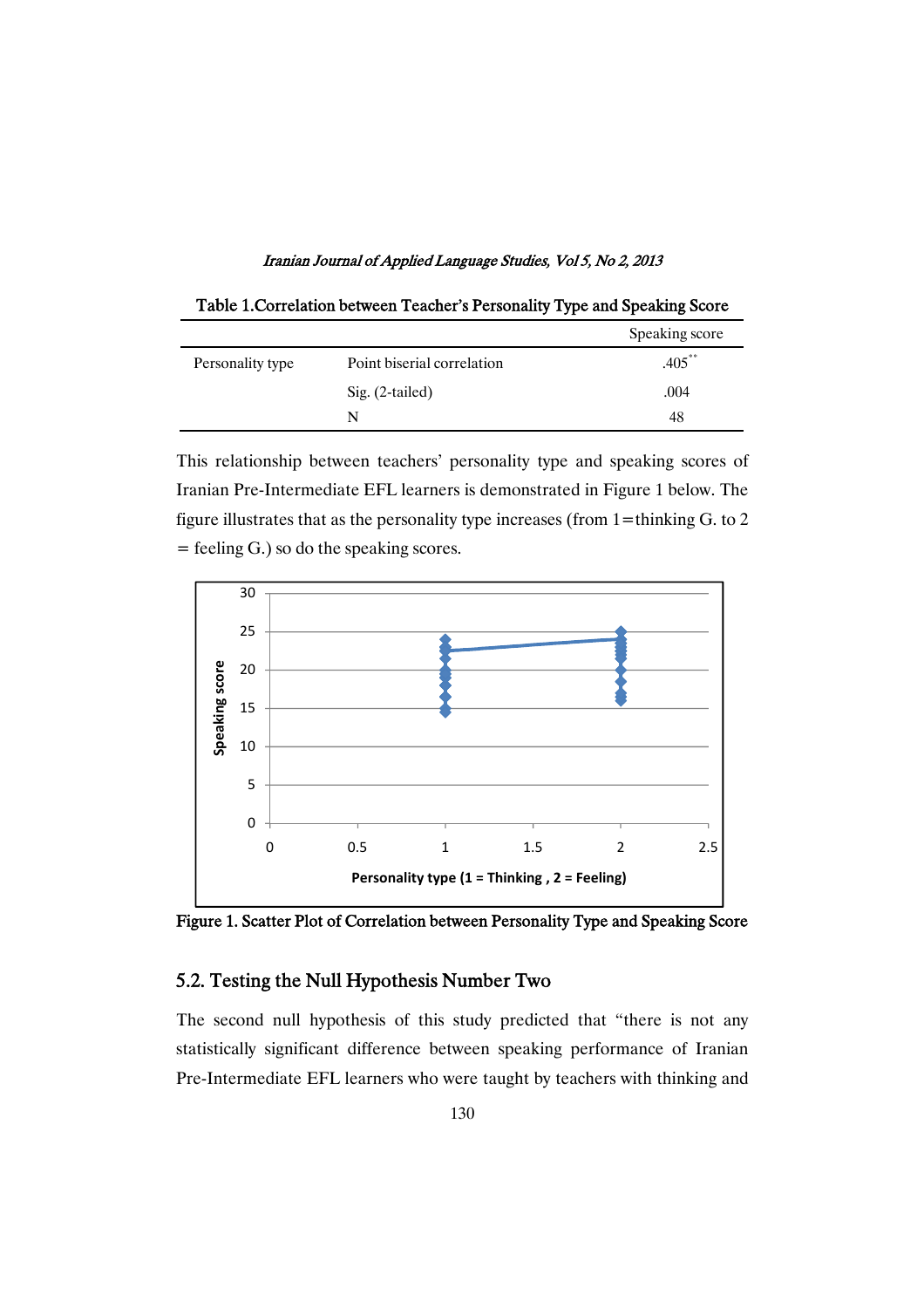feeling personality types". In order to analyze the data to check the null hypothesis two, first the descriptive statistics of participants' performances of the thinking group (see Table 2), and feeling group (see Table 3) on Speaking Test by the two raters were computed.

Table 2. Descriptive Statistics of Thinking Group's Speaking Scores by the Two

| Raters           |    |       |     |      |       |      |        |       |
|------------------|----|-------|-----|------|-------|------|--------|-------|
| Group            | N  | Range | Min | Maxi | Mean  | Mode | Median | SD.   |
| Thinking<br>(R1) | 24 | 10    | 14  | 24   | 19.96 | 24   | 20.00  | 3.029 |
| Thinking<br>(R2) | 24 | 9     | 15  | 24   | 19.50 | 22   | 19.00  | 2.654 |

Table 3. Descriptive Statistics of Feeling Group's Speaking Scores by the Two Raters

| -------         |    |           |    |      |       |      |        |           |
|-----------------|----|-----------|----|------|-------|------|--------|-----------|
| Group           | N  | Range Min |    | Maxi | Mean  | Mode | Median | <b>SD</b> |
| Feeling<br>(R1) | 24 | 8         | 17 | 25   | 22.33 | 24   | 23.00  | 2.278     |
| Feeling<br>(R2) | 24 | 10        | 15 | 25   | 21.79 | 23   | 23.00  | 3.107     |

Then, the averages of the two raters' speaking scores in the two groups were calculated for testing the second null hypothesis as provided in Table 4. The table shows that the average mean speaking score of thinking group was 19.72 with the standard deviation of 3.02 while the mean score of feeling group was 22.06 with the standard deviation of 2.65. Participants of the feeling group exceeded those in thinking group.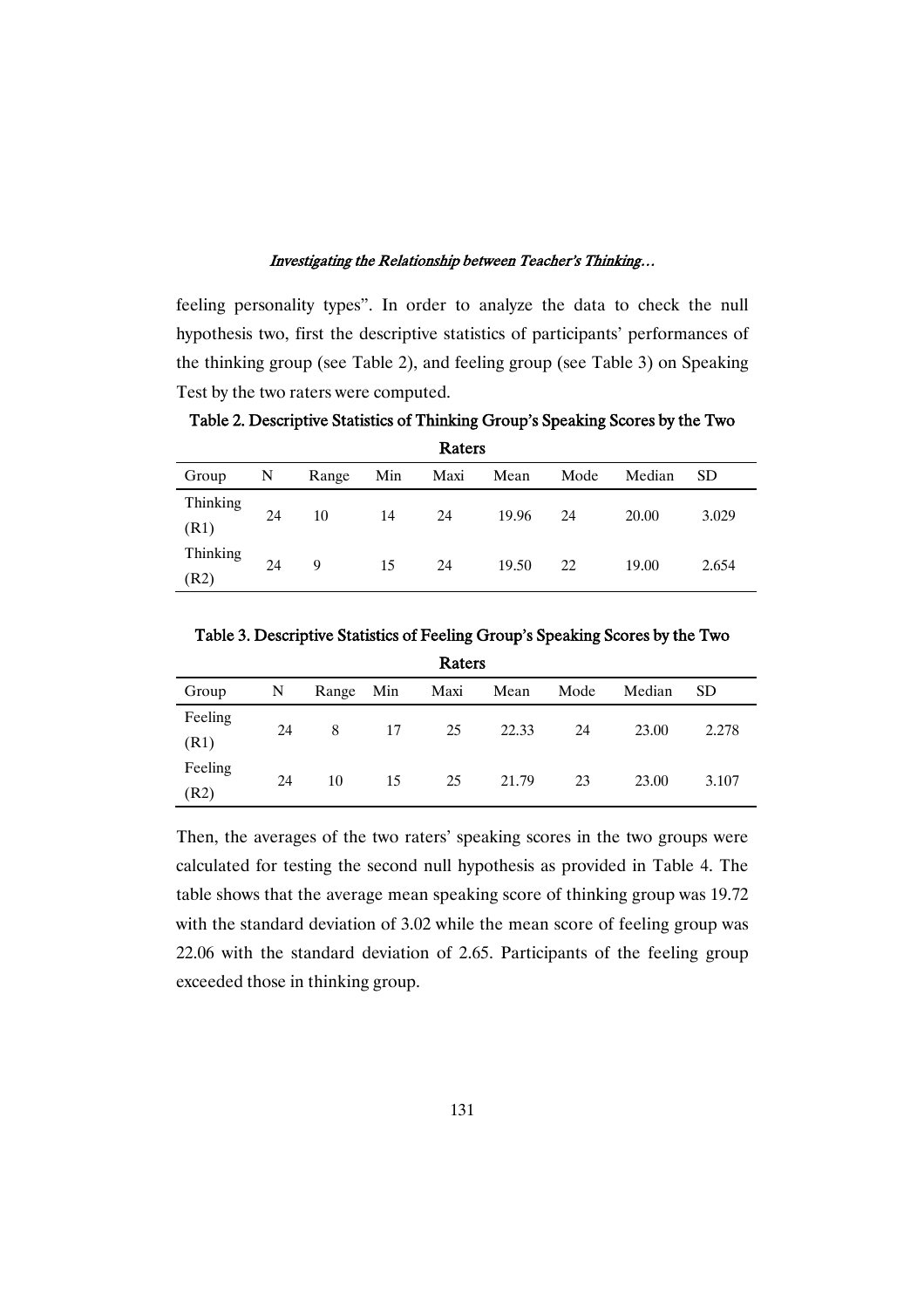Iranian Journal of Applied Language Studies, Vol 5, No 2, 2013

| Group    | N  | Range | Min  | Maxi | Mean   | Mode | Median | <b>SD</b> |
|----------|----|-------|------|------|--------|------|--------|-----------|
| Thinking | 24 | 9.5   | 14.5 | 24.0 | 19.729 | 22.5 | 19.500 | 3.029     |
| Feeling  | 24 | 9.0   | 16.0 | 25.0 | 22.063 | 22.5 | 22.750 | 2.654     |

Table 4. Descriptive Statistics of Thinking and Feeling Groups' Speaking Scores



Figure 2 below depicts the graphical representation of the results.

Figure 2. Mean Scores of Thinking and Feeling Groups on Speaking Test

To choose parametric or nonparametric data analysis test, the normality distributions of the scores were tested. One-Sample Kolmogorov-Smirnov Test was used to check the normal distribution assumption of speaking scores of the two groups, and the related results are presented in Table 5. The results indicated that two sets of scores were normally distributed since  $p$  values were .45 and .14 for thinking and feeling groups respectively which are both greater than .05.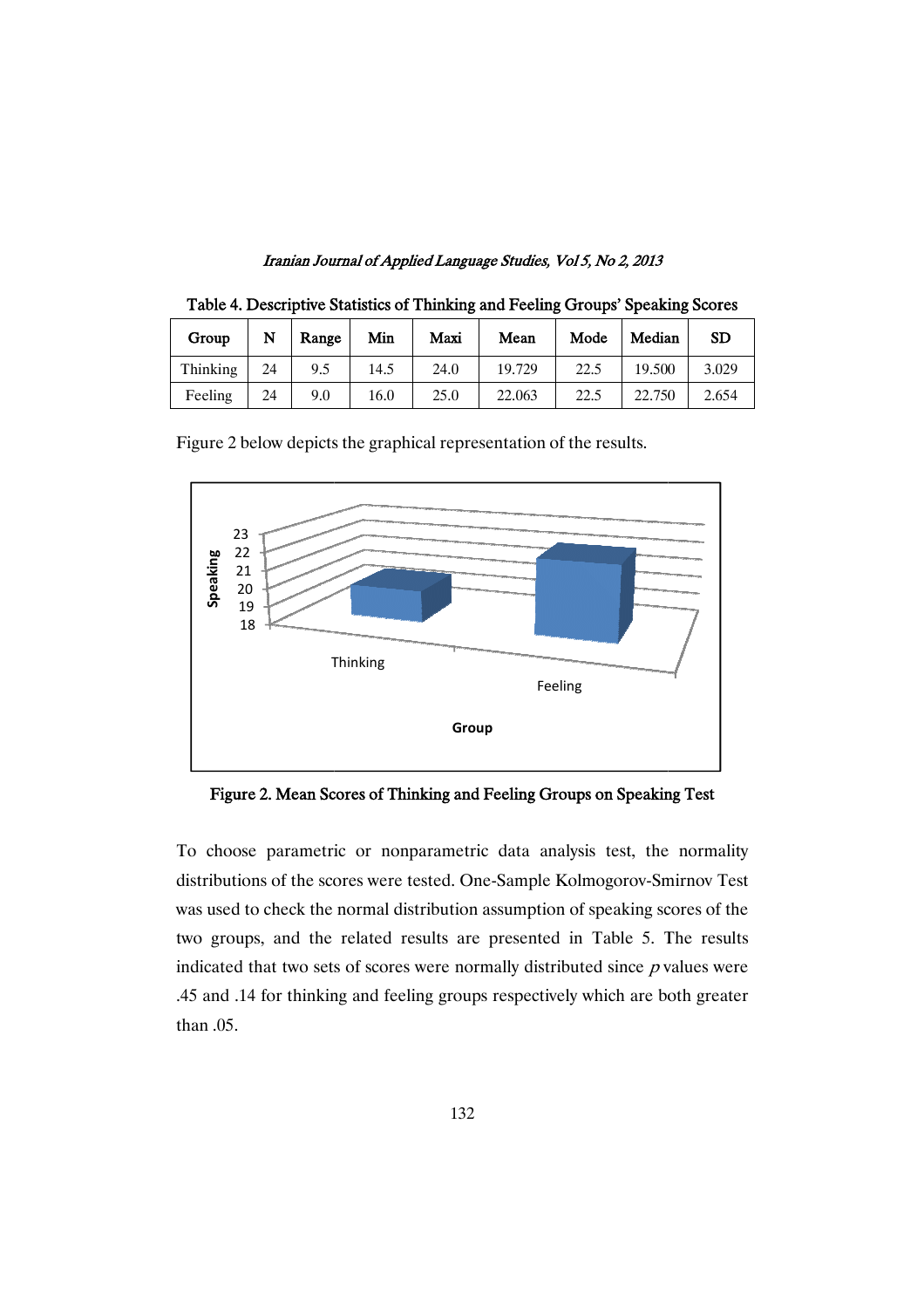Table 5.One-Sample Kolmogorov-Smirnov Test of Normality for Thinking and Feeling Groups' Speaking Scores

| Group |    | Mean   | Kolmogorov-Smirnov Z | Sig. |
|-------|----|--------|----------------------|------|
| Group | 24 | 19.729 | .858                 | .454 |
| Group | 24 | 22,063 | 1.412                | .148 |

Figure 3 and Figure 4 below graphically illustrate the normal distribution and frequency of speaking scores in thinking and feeling groups, respectively.



Figure 3. Normal Curve of Speaking Scores and Their Frequencies in Thinking Group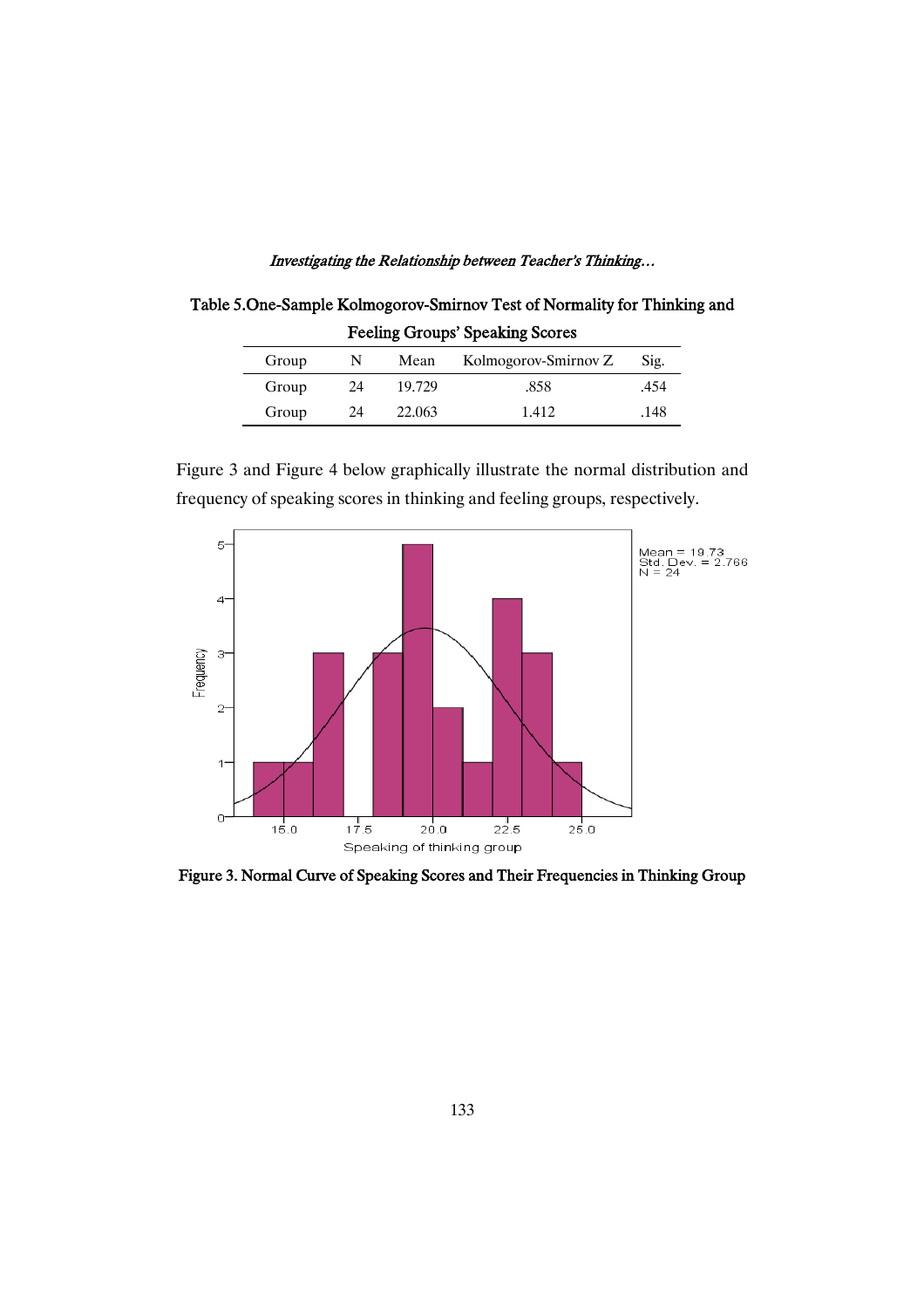Iranian Journal of Applied Language Studies, Vol 5, No 2, 2013



Figure 4. Normal curve of speaking scores and their frequencies in feeling group Since the two sets of scores had normal distribution, the parametric Independent Sample T-Test was run to compare the mean speaking score of the two groups. Table 6 shows the results of Independent Sample Test.

Levene's Test in Table 6 showed that the assumption of equal of variances is verified since the Sig. .47 was more than .05.

Table 6.Independent Samples Test to Compare Thinking and Feeling Groups' Speaking Scores

| Levene's Test for Variances |    | T-test for Means |             |                               |          |
|-----------------------------|----|------------------|-------------|-------------------------------|----------|
|                             | F. | Sig.             | T           | df Sig. (2-tailed) Mean Diff. |          |
| Equal variance assumed .524 |    | .473             | $-3.001$ 46 | .004                          | $-2.333$ |

Independent Samples Test in Table 6 indicates that there was a statistically significant difference in speaking scores between the two thinking and feeling groups with  $(t=3.001, p=.004, p<0.05)$ , in which the *t*-observed, 3.001 was greater than the *t*-critical, 2.02, and the *p* value, .004 was less than .05; therefore, the second null hypothesis of this study is rejected. Consequently, it can be claimed that there is a statistically significant difference between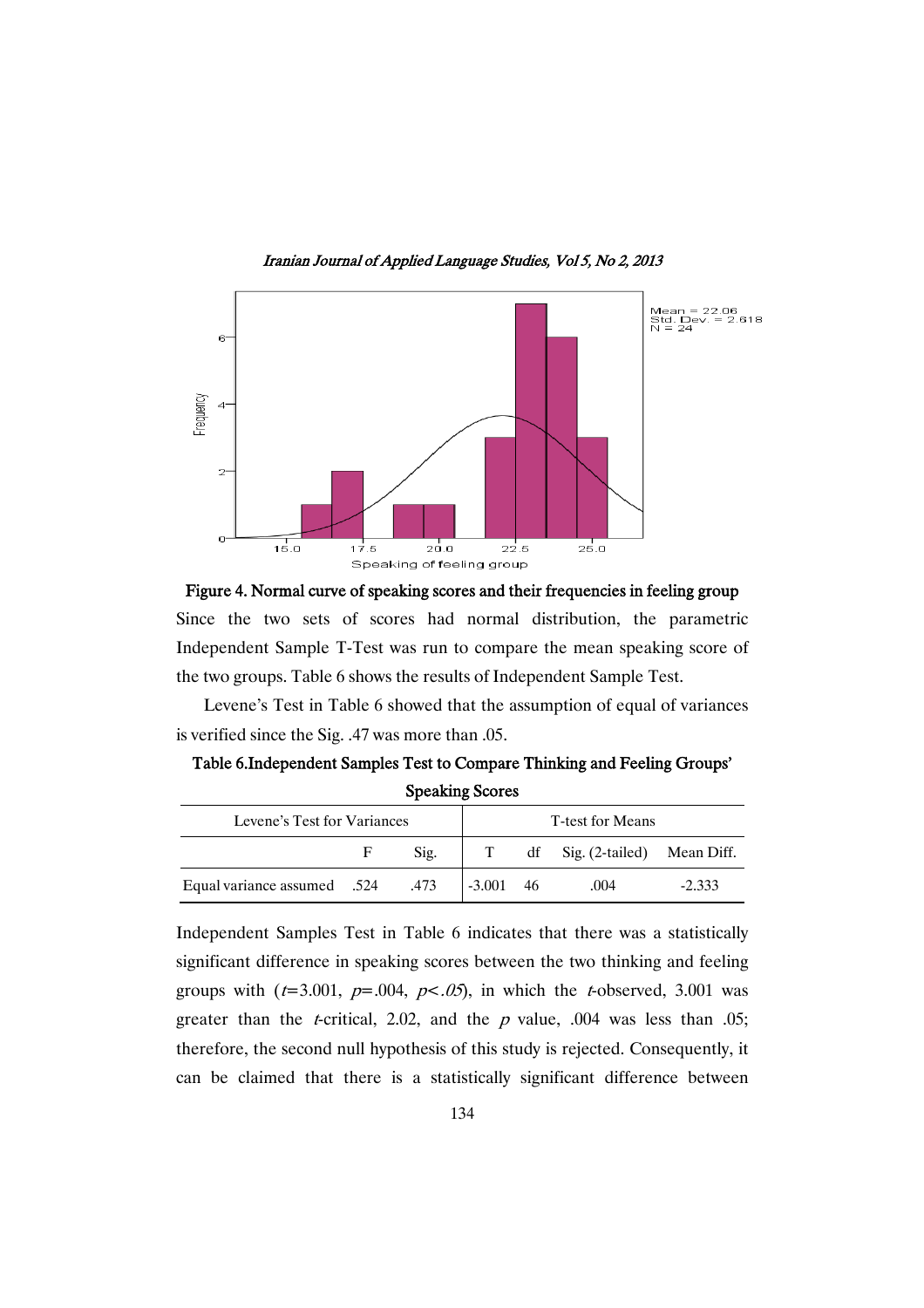speaking skill of Pre-Intermediate Iranian EFL learners who were taught by teachers with thinking and feeling personality types. In fact, the students in feeling group exceeded those in thinking group with the mean difference (gained score) of 2.33.

# 6. Discussion and Conclusion

This study has yielded two key findings. First, there is a statistically significant relationship between teachers' personality type and Iranian pre-intermediate EFL learners' speaking skill. Second, speaking scores of learners in classes taught by feeling teachers exceed scores of learners in classes of thinking teachers (this might be due to the fact that feeling teachers are more concerned about how their decisions might affect students).

It can be concluded that students seem to be more comfortable with feeling teachers in speaking the language and that feeling teachers are more successful in facilitating students' speaking skill (of course in order to be able to generalize the results of this study more efficiently, the research needs to be done in other environments with different levels of students in different parts of the world as well). Therefore, thinking teachers can be asked to use the opposite side of their personality or their feeling part. In other words, they ought to make decisions more by having students in mind and they have to consider that every single thing that is done from the part of the teacher in the class can have its effect and consequences on students. According to Albritton and Pearman, if we know our habits, it is very clear what habits we don't have which is a critical aspect of type development, so when we know our type we can understand other dimensions of type we can use (1997). So when thinking teachers utilize another side of their personality or their feeling side, it is of use to students and at the same time it is a great opportunity for them to develop